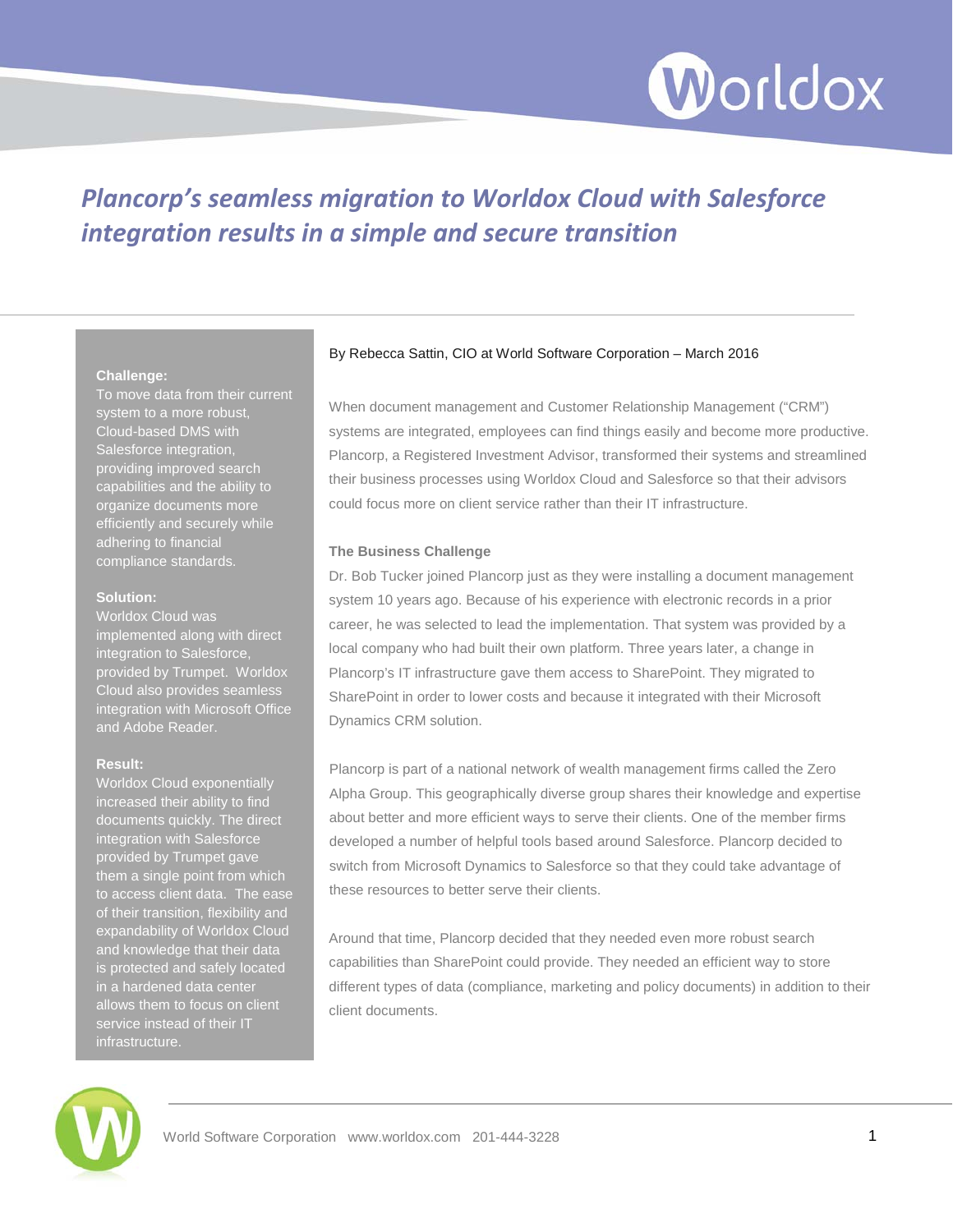# Worldox

Worldox Cloud improves efficiency through the utilization of Software-as-a-Service (SaaS) technology and cloud computing. Users can access their documents from the cloud and work from remote locations. Worldox Cloud can be quickly deployed and clients require fewer hardware components.

Worldox Cloud's hosting provider adheres to financial compliance and auditing standards that are essential to protecting data used by financial organizations.

In looking for a replacement product, client confidentiality and data security were of the utmost importance. For a company of their size, a Cloud-based solution would provide them with greater security and business continuity capabilities than they could achieve with an on-premises solution. Knowing their data was protected allowed them to focus more on client service. They evaluated several products before deciding that Worldox Cloud offered them the tools and security they needed. Worldox document security features include authentication, a Cabinet structure, ethical walls, file level security, group security features, audit trails, the audited ability to check files out and in, versioning, salvage bins, legal hold repositories, and automatic virus protection.

# **The Solution**

Plancorp worked with Trumpet, Inc., a certified Worldox partner, who also provides custom workflow solutions for financial advisory firms, to implement their Worldox Cloud solution. Trumpet collaborated with Plancorp on the configuration of their Worldox Cloud environment and migrated most of their data into production client Cabinets for them. The small amount of remaining client data that did not follow specific structural or naming conventions was migrated manually by Plancorp. Meanwhile, Trumpet's development group implemented integration with Salesforce that allowed complete access to data for clients directly from Salesforce using Worldox hyperlinks. The Worldox Cloud system also provided seamless integration with the Microsoft Office applications as well as Adobe Reader.

The Worldox Cloud system also allowed them to set up other repositories for practice management documents. With Trumpet's help, they migrated their compliance documents, policy documents and marketing resources that are not client specific into the Worldox Cloud system.

This gradual migration of data allowed their advisors to ease into the transition to a new system so that client service would not be disrupted.

# **Business Benefits**

The migration to Worldox Cloud exponentially increased their ability to find documents quickly. The direct integration with Salesforce provided by Trumpet gave them a single point from which to access client data and an easy transition to a new system since it